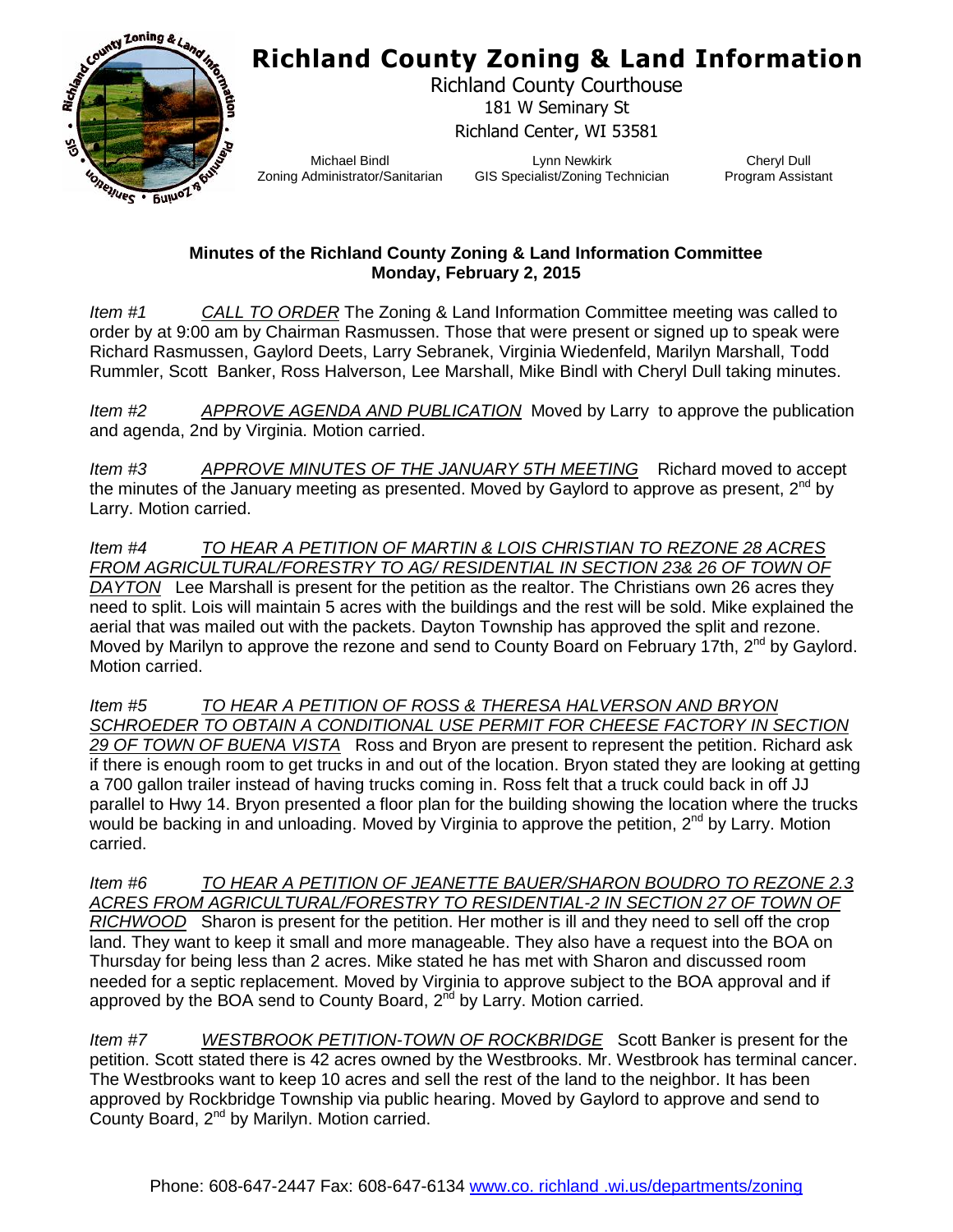

## **Richland County Zoning & Land Information**

Richland County Courthouse 181 W Seminary St Richland Center, WI 53581

Michael Bindl Zoning Administrator/Sanitarian

Lynn Newkirk GIS Specialist/Zoning Technician

Cheryl Dull Program Assistant

Scott continued to ask questions concerning a Zoning Ordinance review. Mike stated they will be doing one this year.

*Item #8 WEB APPLICATION AND GIS WEB HOSTING CONTRACT* Paul passed out a Service Agreement from MSA. He stated it is basically the annual Maintenance. MSA told them last year at budget time there would need to be an upgrade to the frame work. Task 1 has already been approved in the budget. Task 2 is the usual annual amount totaling \$5,500.00.Virginia questioned if this would need to go to County Board as it is over \$5,000.00. Mike stated is comes in several different bills. The money to pay this contract will come out of 2 different accounts. Moved by Virginia to approve after Mike checks to see if it must go to County Board,  $2^{nd}$  by Larry. Motion carried.

*Item #9 GIS DATA REQUEST* Mike stated he has a request from Polaris for information on the Snowmobile trails. Polaris has their own GPS system that they want to put our data in. Richard questioned if this should go to the Highway Department concerning the ATV trails. Discussion followed on if the Highway Committee needed to approve this because of the public road use. Virginia didn't feel that the snowmobile plotted trails was affected by the Highway Department or their Committee as Snowmobile trails don't run on the roads. Mike stated he can contact Jim at the Highway Department to see if there is anything he wants to have input on. Moved by Larry to approve sharing the Snowmobile trail and check with Highway Department if they have ATV's trails to share and if they have any objections, 2<sup>nd</sup> by Virginia. Motion carried.

#### *Item #10 PAY BILLS* No bills to pay.

Todd Rummler, the new County Surveyor is present. Friday he received a call for Azmark Surveying who stated there are 2 surveys in the middle of roads that would need to be excavated to verify them. Azmark told Todd that it is in the Contract that the County pays for the Excavating should it need to be done. Todd felt the markers are around 2 feet deep. He did find 2 reference markers that are undisturbed the other 2 have been destroyed. Todd told Azmark to use those reference markers as the correct references. One of the corner reference markers are on a Church building. He didn't feel that the reference markers would concrete enough to consider them as good markers. He didn't feel the Highway department would be real happy to dig a heavy traveled road to find a marker. Larry ask if another reference marker could be set? Todd stated yes, but Azmark didn't feel that they were confident enough to assume the mark is right without digging it up. Todd stated if the contract had been completed when it was suppose to, this wouldn't be a problem. Todd read the report from Azmark concerning the status of the Contract. 93 of 143 corners have been completed with 81 tie sheets have been submitted for filing. The remaining 50 have been found and research needs to be done. Azmark feels he will be done by February  $28<sup>th</sup>$  deadline.

Todd asked how the billing process works? Has this come up before? Mike questioned if Ben should be contacted as this is the first time it has come up? Todd stated as a surveyor this comes up a lot but not that they have ever been located several feet down. There is a lot of equipment to do the digging but not this deep without a backhoe.

Todd felt that to get this contract finished we could give him another corner to do as a substitute. The other option is to hold back payment for 1 corner and have him finish it in the spring or there could be a reference marker put in place of it. But does this affect the grant money?

Cheryl asked Paul to come back to the meeting to answer questions about the corners and status of the remainder of the County. Paul wasn't sure if this was to finish the County or if there were more corners to do in the County?